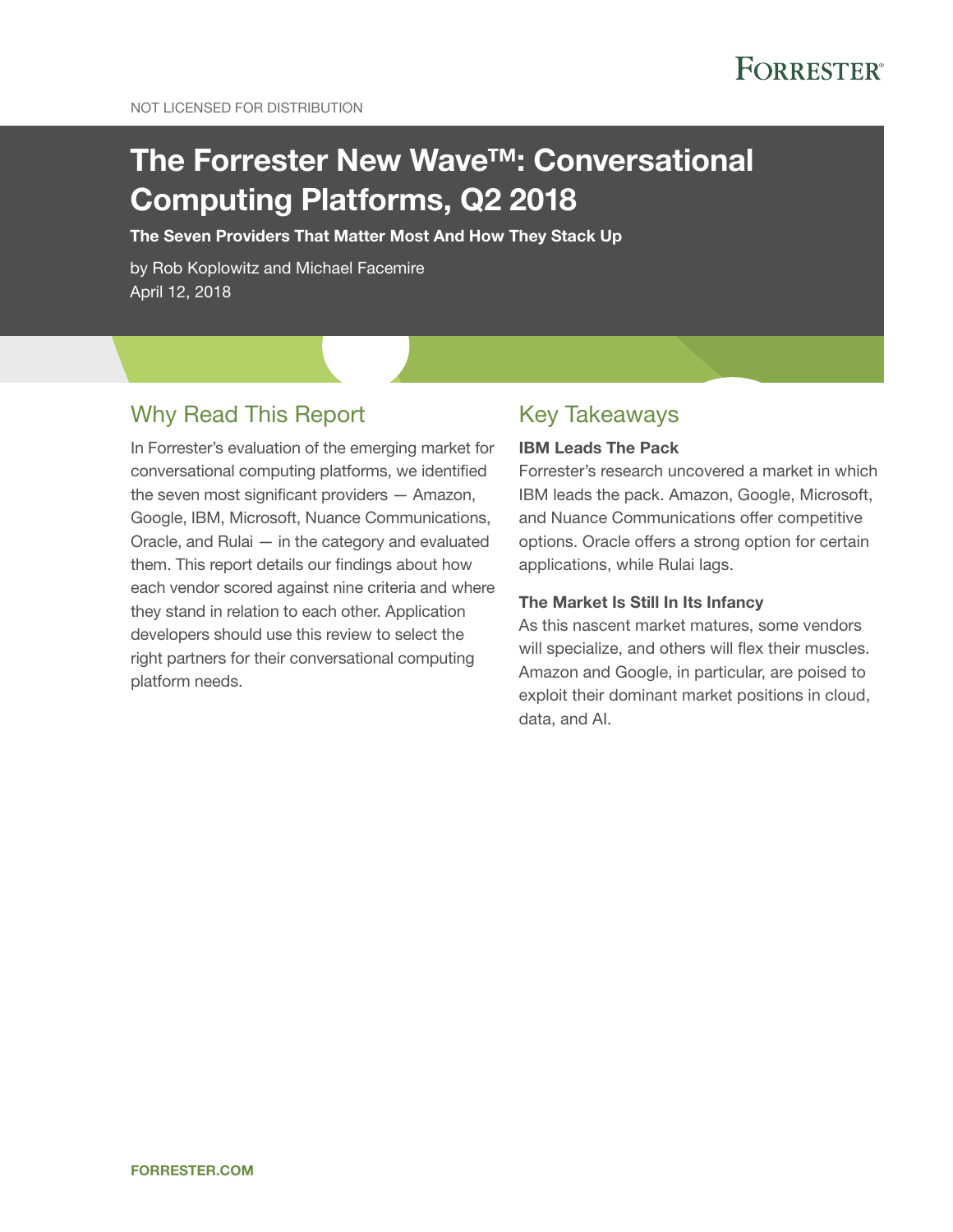# The Forrester New Wave™: Conversational Computing Platforms, Q2 2018

The Seven Providers That Matter Most And How They Stack Up

by [Rob Koplowitz](http://www.forrester.com/go?objectid=BIO1771) and [Michael Facemire](http://www.forrester.com/go?objectid=BIO4884) with [Christopher Mines,](http://www.forrester.com/go?objectid=BIO1803) Sara Sjoblom, Diane Lynch, and Peter Harrison April 12, 2018

# Table Of Contents

- 2 Conversational Computing Is Becoming A Critical Application Capability
- 2 Conversational Computing Platforms Evaluation Overview
- 5 Vendor QuickCards
- 13 Supplemental Material

# Related Research Documents

[Chatbots 101: Building Conversational Interfaces](http://www.forrester.com/go?objectid=RES136476)

[How To Assess Which Conversational Computing](http://www.forrester.com/go?objectid=RES138534)  [Platform Is Right For You](http://www.forrester.com/go?objectid=RES138534)

[New Tech: Conversational Computing Platforms,](http://www.forrester.com/go?objectid=RES137815)  [Q1 2018](http://www.forrester.com/go?objectid=RES137815)



Share reports with colleagues. [Enhance your membership with](https://go.forrester.com/research/research-share/?utm_source=forrester_com&utm_medium=banner&utm_content=featured&utm_campaign=research_share)  [Research Share.](https://go.forrester.com/research/research-share/?utm_source=forrester_com&utm_medium=banner&utm_content=featured&utm_campaign=research_share)

#### **FORRESTER®**

Forrester Research, Inc., 60 Acorn Park Drive, Cambridge, MA 02140 USA +1 617-613-6000 | Fax: +1 617-613-5000 | forrester.com

© 2018 Forrester Research, Inc. Opinions reflect judgment at the time and are subject to change. Forrester®, Technographics®, Forrester Wave, TechRadar, and Total Economic Impact are trademarks of Forrester Research, Inc. All other trademarks are the property of their respective companies. Unauthorized copying or distributing is a violation of copyright law. Citations@forrester.com or +1 866-367-7378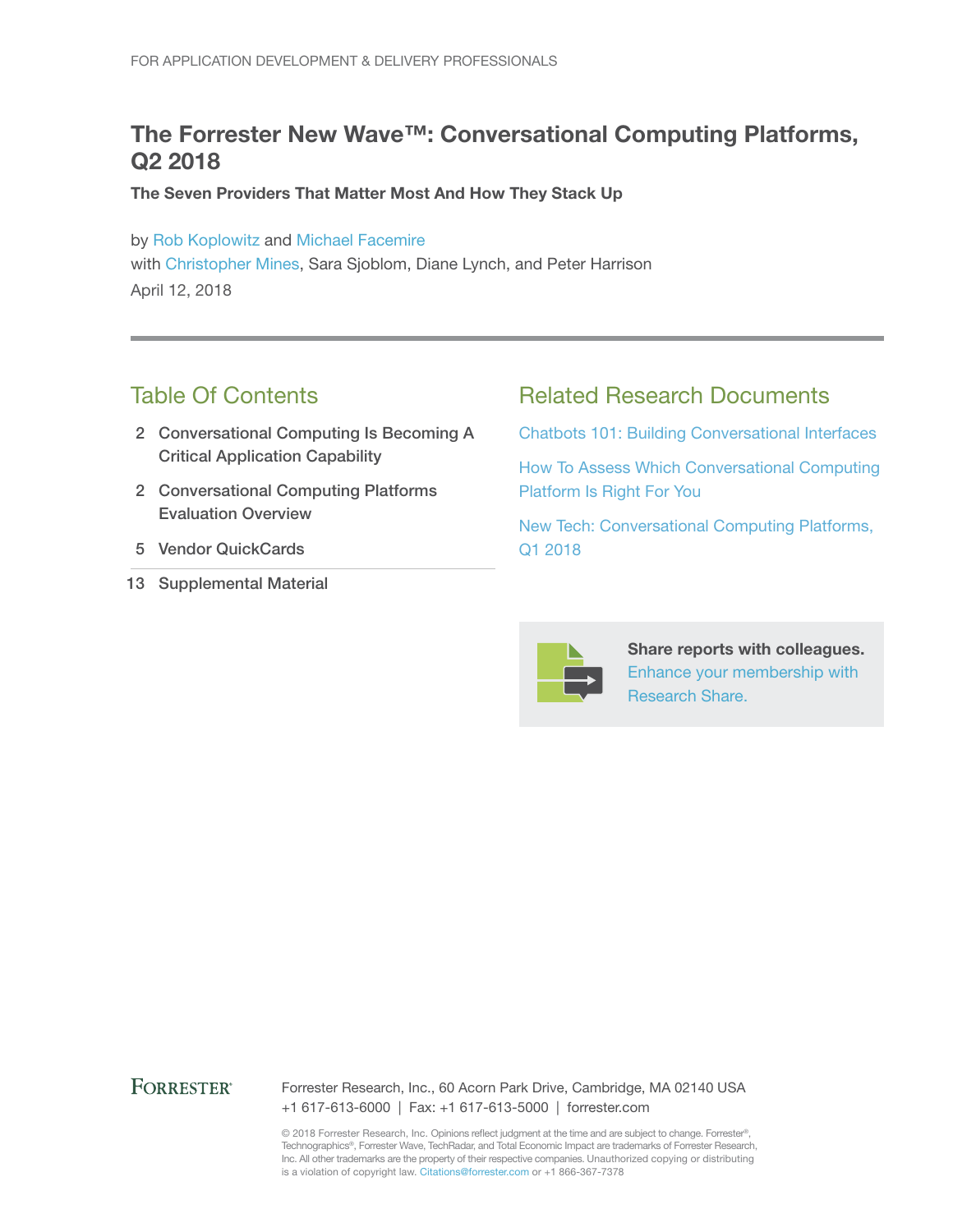# Conversational Computing Is Becoming A Critical Application Capability

Voice and chat interactions are quickly moving into the mainstream. The ability to talk to devices at home; request information through a chat interface; and place an order while driving a car, using only your voice — as well as a host of other use cases — are moving from the realm of science fiction into daily life. As voice becomes a commonplace means of interacting with computing systems, application developers must gear up to deliver this increasingly critical functionality.

Vendors of conversational computing platforms range from the largest and most prominent cloud software development players to specialized solution providers with development platforms to niche vendors that offer unique and powerful capabilities.<sup>1</sup> All provide tools that allow application developers to create customized voice and chat experiences without the need for data scientists. Faced with a thriving, albeit chaotic, vendor market and increasing demand for conversational functionality, it's important that developers place their bets on the appropriate platforms.

# Conversational Computing Platforms Evaluation Overview

We evaluated offerings against nine criteria, which we grouped into three categories: current offering, strategy, and market presence (see Figure 1).

We included seven vendors in this assessment: Amazon, Google, IBM, Microsoft, Nuance Communications, Oracle, and Rulai (see Figure 2 and see Figure 3). Each of these vendors has:

- > End-to-end conversational computing platform functionality. Each vendor must offer products, partnerships, and/or integration capabilities to drive an end-to-end conversational solution.
- › A robust development environment for applications. Offerings must be accessible as standalone development environments that offer software developers the tools to build complete custom applications.
- › Relevance to Forrester clients. In a market with a huge number of offerings, we focused on those most relevant to Forrester clients, as indicated by frequency of client requests and use cases.

April 12, 2018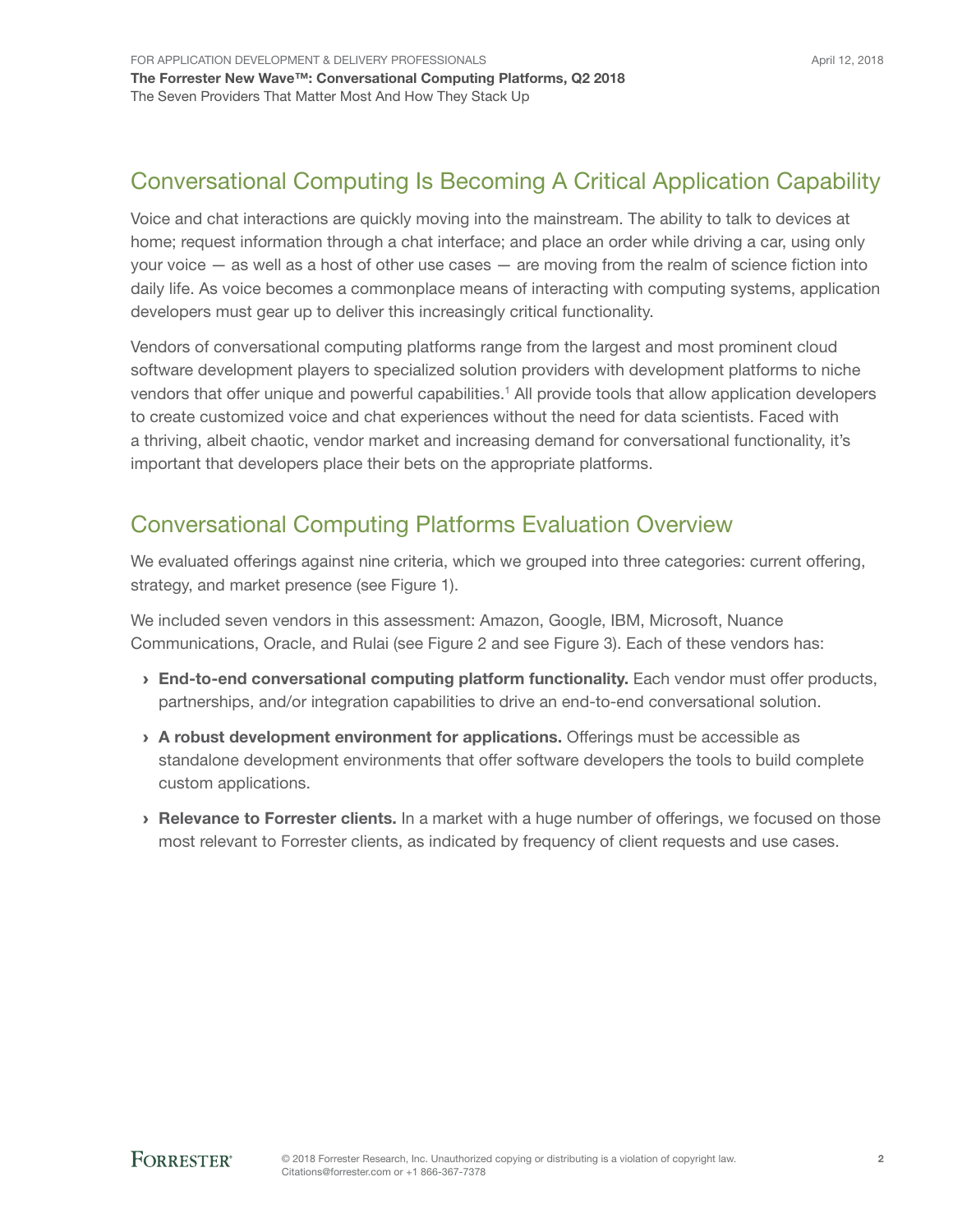#### FIGURE 1 Assessment Criteria

| <b>Criteria</b>                        | <b>Platform evaluation details</b>                                                                                                                                                                                                                                                       |
|----------------------------------------|------------------------------------------------------------------------------------------------------------------------------------------------------------------------------------------------------------------------------------------------------------------------------------------|
| <b>Breadth of services</b>             | Does the platform provide an array of capabilities to enable conversational<br>computing solutions? Does it include speech-to-text, natural language<br>processing, classification, natural language generation, tone, sentiment<br>analysis, etc.?                                      |
| <b>Business user</b><br>accessibility  | Can a businessperson set up and maintain a conversational environment?<br>What is the role of a professional developer in supporting the business user?<br>How far can a businessperson go before handing off to dev? Is the platform<br>supported by software configuration management? |
| Application development<br>environment | What does the initial environment look like? Are there preconfigured dev<br>environments, profiles, or recipes? How well do these environments follow or<br>enable a webhook architecture pattern? Is there a local development option<br>that can deploy to the cloud?                  |
| UX support                             | What devices are supported? Does the platform consume native voice<br>streams? Does it provide embedded application support for Facebook,<br>WeChat, and SMS? Can reusable components be developed once and then<br>deployed to multiple clients?                                        |
| Extensibility to back-end<br>resources | Is the system preintegrated with any back-end systems? Can developers set<br>up rules-based responses through dialog management? Does the platform<br>maintain user context throughout the session? Does the platform support<br>unexpected questions?                                   |
| Analytics                              | Does the platform provide analytics to monitor the health of applications?<br>Does it provide feedback and remediation recommendations when users are<br>experiencing issues?                                                                                                            |
| Geography/language<br>support          | Where are the data centers located? What are the plans and time frames for<br>data center expansion? What languages/dialects are supported? What are<br>the plans and time frames for expanding language/dialect support?                                                                |
| Product vision                         | How well does the product vision align with its buyers' need to win, serve,<br>and retain customers? Does the vision enable great customer<br>centricity/customer experience? How well does the vision align with current<br>customer trends and future customer needs?                  |
| Product road map                       | Does the company have a near-term (approximately one year) plan to<br>execute on its vision in product enhancements, innovation strategy, and<br>partner ecosystem expansion? Does the company have the resources and<br>capabilities to deliver on its stated road map?                 |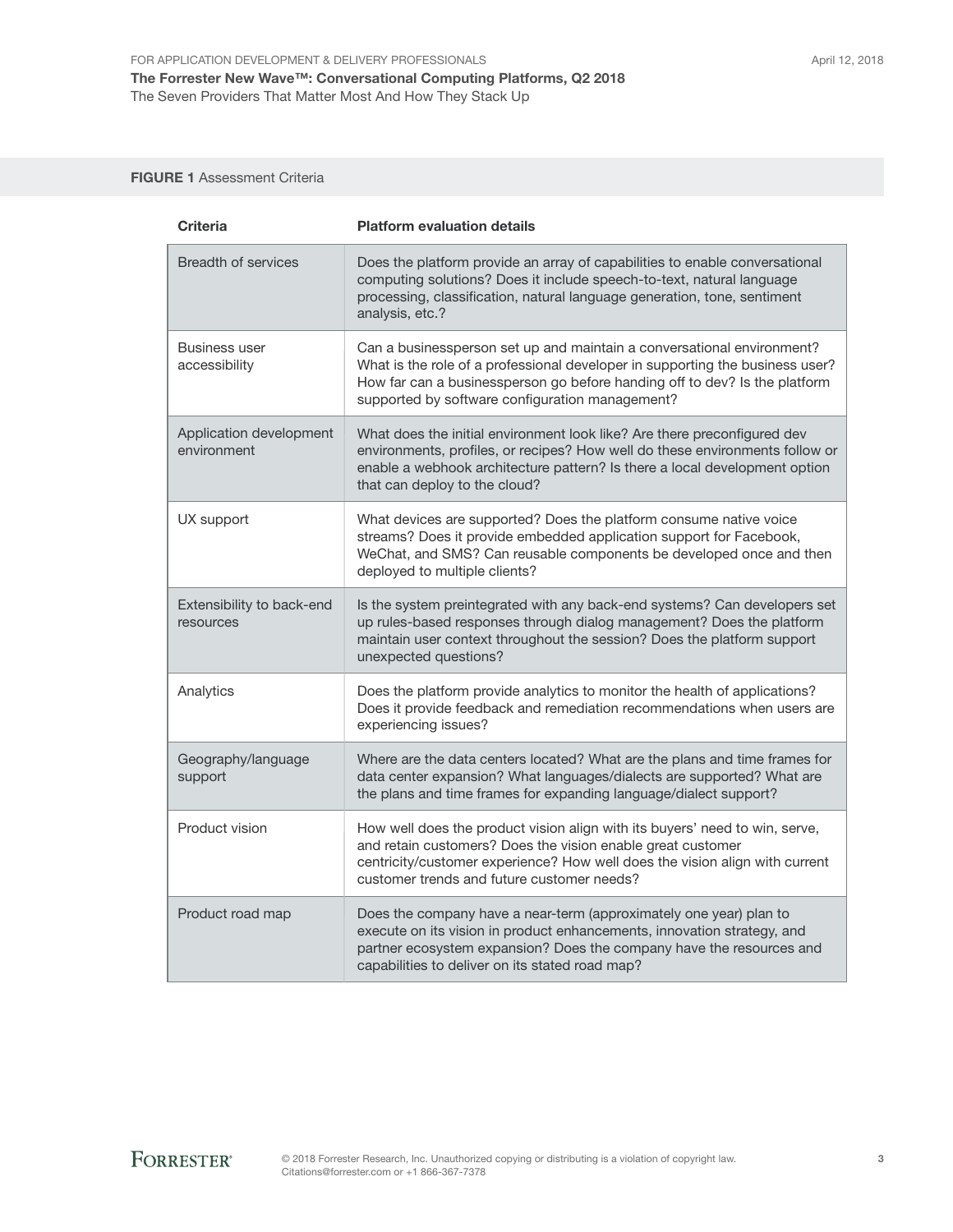FIGURE 2 The Forrester New Wave™: Conversational Computing Platforms, Q2 2018

# **THE FORRESTER NEW WAVE™**

Conversational Computing Platforms

Q2 2018

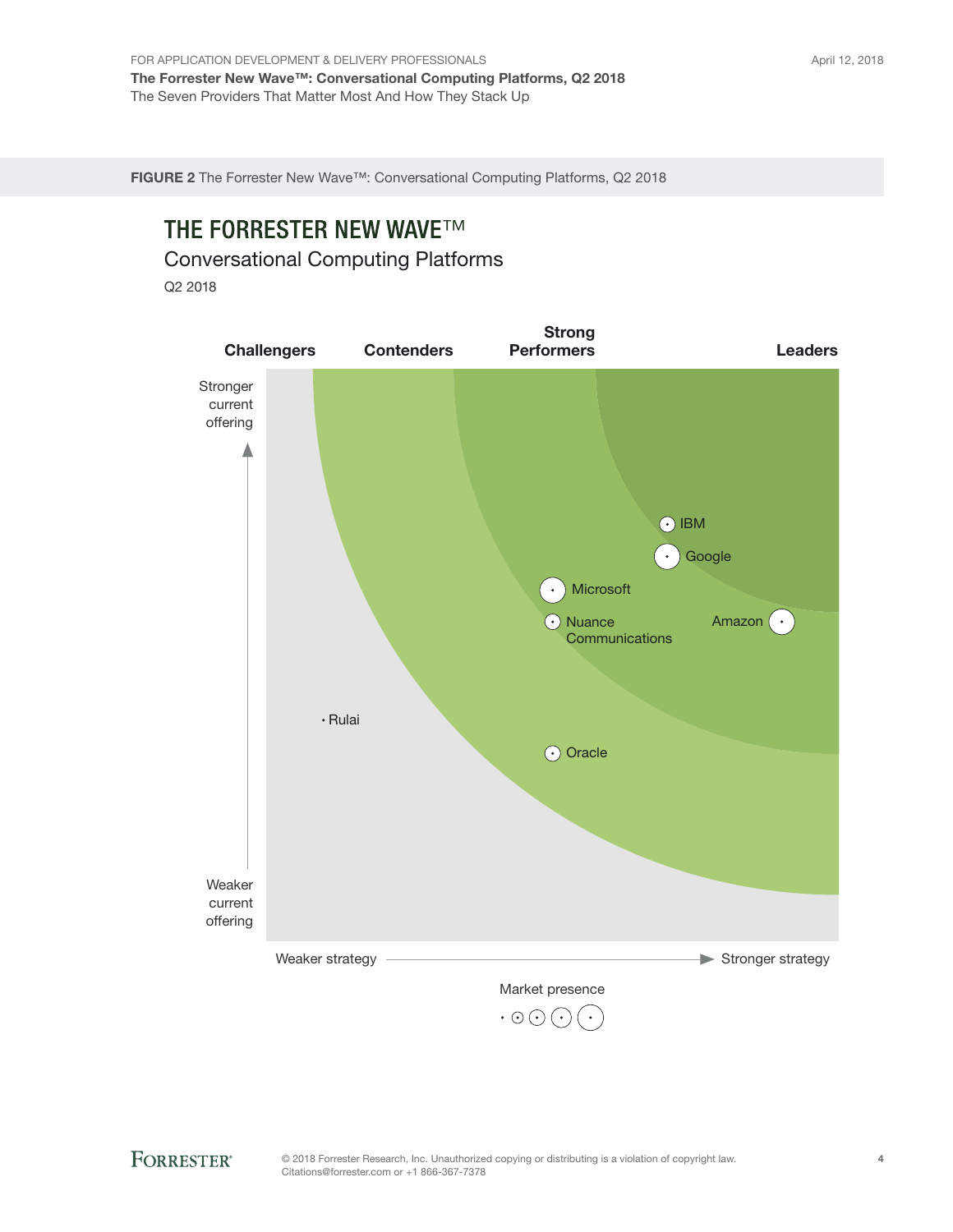| Company                      |           | Breadth of services |                   | Application development equivalently<br>Business user accessibility |           | Extensibility to back and resources |           | Geographyllanguage support | Product road map |
|------------------------------|-----------|---------------------|-------------------|---------------------------------------------------------------------|-----------|-------------------------------------|-----------|----------------------------|------------------|
| <b>IBM</b>                   | $\bullet$ | $\bullet$           | $\bullet$         | $\bullet$                                                           | ●         | $\bullet$                           | $\bullet$ | $\bullet$                  | $\bullet$        |
| Amazon                       | $\bullet$ | $\bullet$           | $\bullet$         | $\bullet$                                                           | ●         | $\bullet$                           | $\bullet$ | ●                          | $\bullet$        |
| Google                       | $\bullet$ | $\bullet$           | $\bullet$         | ➊                                                                   | $\bullet$ | $\bullet$                           | $\bullet$ | ♦                          | $\bullet$        |
| Microsoft                    | $\bullet$ | $\bullet$           | $\bullet$         | $\bullet$                                                           | $\bullet$ | $\bullet$                           | $\bullet$ | $\bullet$                  | $\bullet$        |
| <b>Nuance Communications</b> | ●         | $\bullet$           | $\bullet$         | ♦                                                                   | $\bullet$ | $\bullet$                           | $\bullet$ | $\bullet$                  | $\bullet$        |
| Oracle                       | $\bullet$ | $\bullet$           | $\bullet$         | $\bullet$                                                           | $\bullet$ | $\bullet$                           | $\bullet$ | $\bullet$                  | $\bullet$        |
| Rulai                        | $\bullet$ | $\bullet$           | $\bullet$         | $\bullet$                                                           | $\bullet$ | $\bullet$                           | $\bullet$ | $\bullet$                  | $\bullet$        |
| O Differentiated             |           |                     | $\bigcirc$ On par | $\bullet$                                                           |           | Needs improvement                   |           |                            |                  |

# Vendor QuickCards

Forrester evaluated seven vendors and ranked them against nine criteria. Here's our take on each.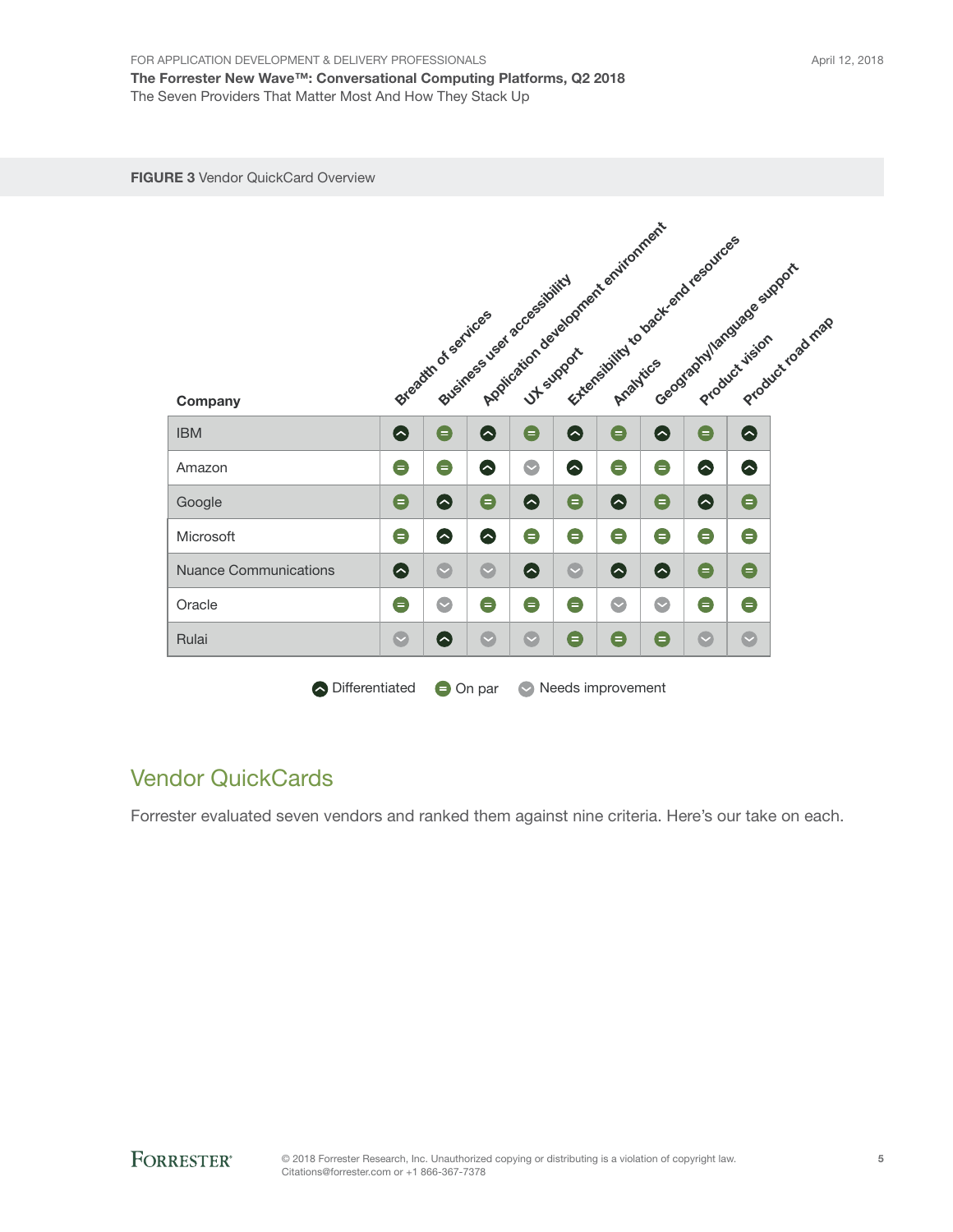#### IBM: Forrester's Take

Our evaluation found that (see Figure 4):

- › IBM's offering is comprehensive and developer friendly. IBM Watson Assistant (formerly Watson Conversation) marries a technically robust conversational platform with developer-friendly tools and the breadth of the broader Watson portfolio. Coupled with strong developer tools, it enables creation of a wide range of solutions.
- › IBM's offering is less applicable to device and consumer applications. Watson Assistant is less compelling outside of the enterprise, where vendors with widespread device deployments and consumer solution expertise will be better positioned.
- › IBM will thrive in complex environments. IBM is very business-user friendly and offers powerful analytics to enable developers to continuously react to the changing state of conversations. This, along with IBM's enterprise and industry expertise, will drive the best use cases in its sweet spot of complex enterprise solutions.

#### IBM Customer Reference Summary

Customers appreciated Watson Assistant's readiness for integration into a broader enterprise architecture and IBM's thorough understanding of enterprise requirements in general.

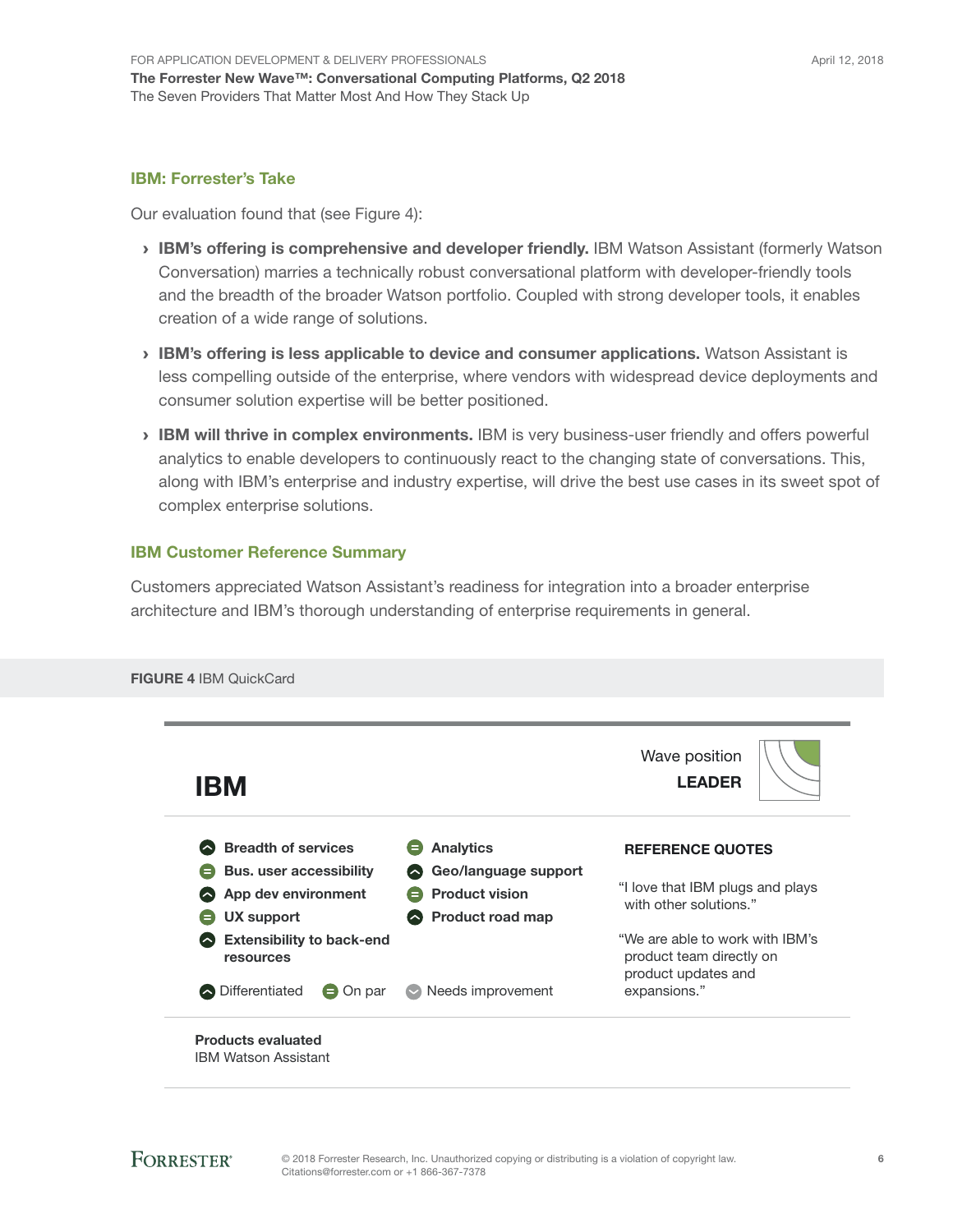#### Amazon: Forrester's Take

Our evaluation found that (see Figure 5):

- **Amazon's strong offering leverages AWS and Alexa's prominence.**<sup>2</sup> With 30,000 skills (and counting) on Alexa, Amazon also offers Lex for building customized voice and chat experiences on mobile devices and chat services. Developers like the breadth of capabilities as well as the ability to leverage AWS, particularly Lambda skills and investments.
- > Amazon will build upon AWS' success in the enterprise. Alexa for Business will find success in the enterprise as a voice-controlled access mechanism. It will also have the edge in conversationenabling new, AWS-based applications. It will leverage its integration capabilities to conversationenable legacy applications.
- › Amazon fits AWS shops and/or those developing for Alexa. Developers and Alexa momentum are driving Amazon's success in conversational computing. While you don't need to build an Alexa skill entirely on an Amazon stack, it's the first option to consider.

#### Amazon Customer Reference Summary

FIGURE 5 Amazon QuickCard

Customers liked that Amazon's conversational computing offerings fit with their broader AWS investments, easing integration and accelerating deployment cycles.



Alexa, Comprehend, Lex, Polly, Transcribe, Translate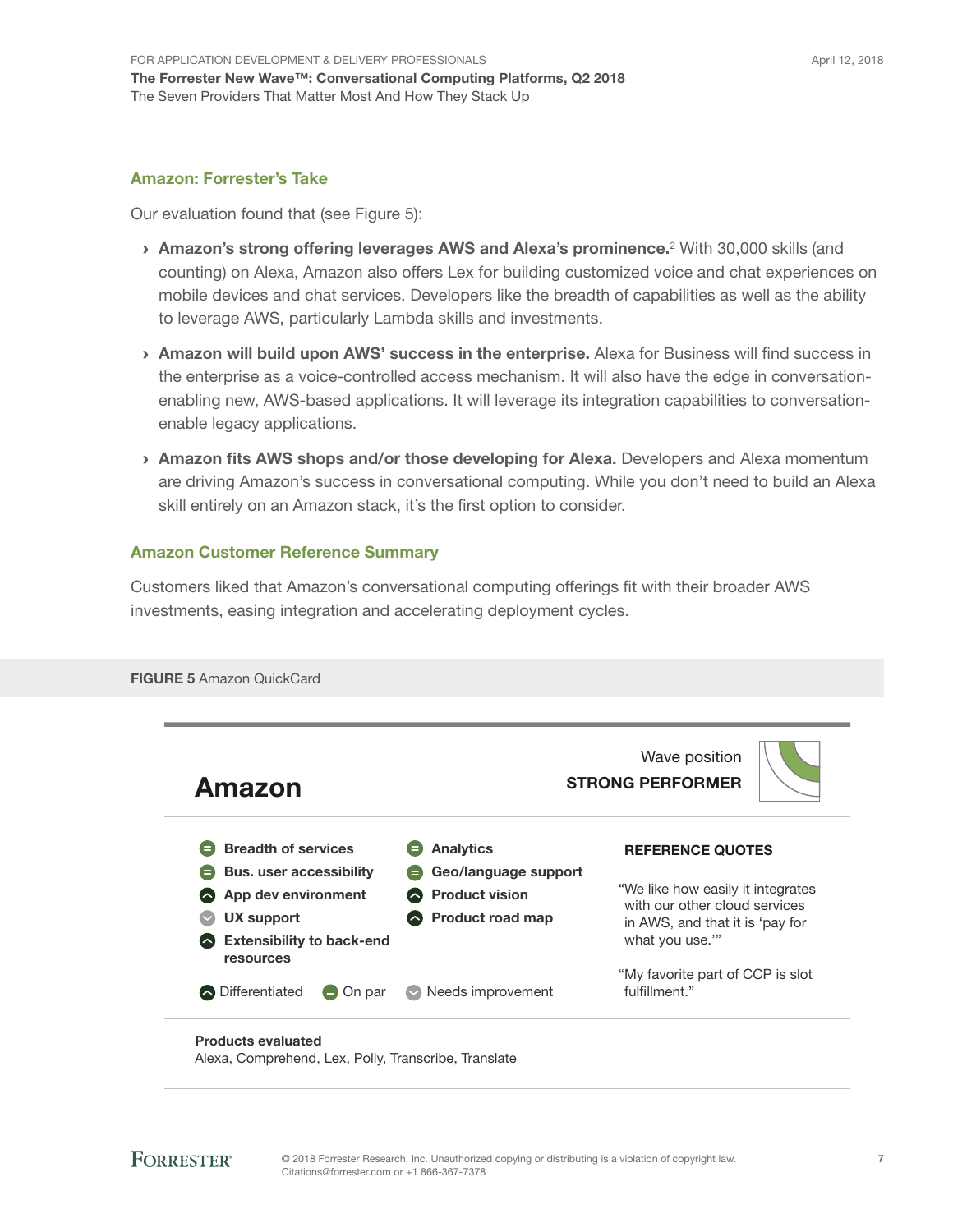#### Google: Forrester's Take

Our evaluation found that (see Figure 6):

- › Google's Dialogflow is robust and easy to use. Dialogflow (formerly API.AI) has become an industry standard for creating conversational applications. It appeals to developers but is also accessible to business users. Google's device footprint, with Google Assistant on its Android devices and its growing Google Home population, will become increasingly relevant.
- **I** There's a lot on the road map, including integration. Google approaches conversational computing from a deep foundation in AI. It's in the process of further integrating Dialogflow into its broader offerings and will make Dialogflow Enterprise available later this year.
- › You should look to Google for Dialogflow and all of its AI capabilities. Google's investments in TensorFlow; data center capabilities like the TensorFlow Process Unit (TPU) for faster training; and emerging developer tools like AutoML, which allow developers to address issues that previously only data scientists could; will all be part of Google's value.

#### Google Customer Reference Summary

Customers appreciated the simple user experience of building a Dialogflow application and how rapidly the platform was able to achieve high levels of conversational accuracy.

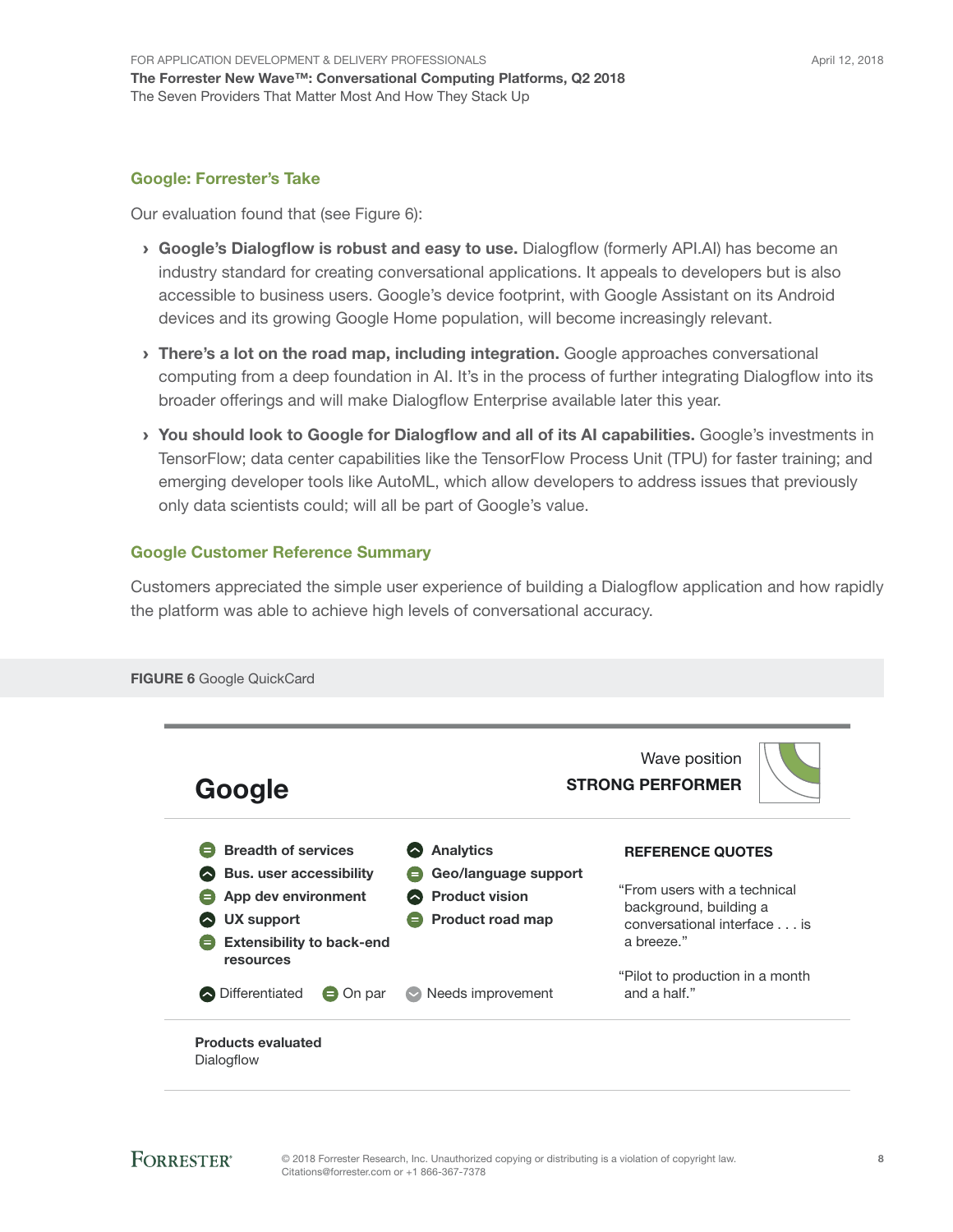#### Microsoft: Forrester's Take

Our evaluation found that (see Figure 7):

- › Developers will love Microsoft's conversational solutions. While Microsoft splits the entirety of its solution across three product areas — the Microsoft Bot Framework, LUIS for natural language processing, and intent management and Azure Cognitive Services for extended AI support — it brings them together in one strong development environment.
- › Microsoft is strong in the enterprise but less so in consumer and devices. While Microsoft does play in the consumer device market, it will lag more dominant players like Amazon and Google and hence be less relevant in this market.
- › Microsoft will be a dominant enterprise cloud player. With its dominant position in knowledge worker technologies such as those in Office 365, insights into worker behavior, and strong cloud development capabilities in Azure, Microsoft presents a very strong vision, especially for enterprise knowledge workers.

#### Microsoft Customer Reference Summary

Customers appreciated the development platform as well as the ability to easily deploy an application to a variety of different channels.



**FORRESTER®**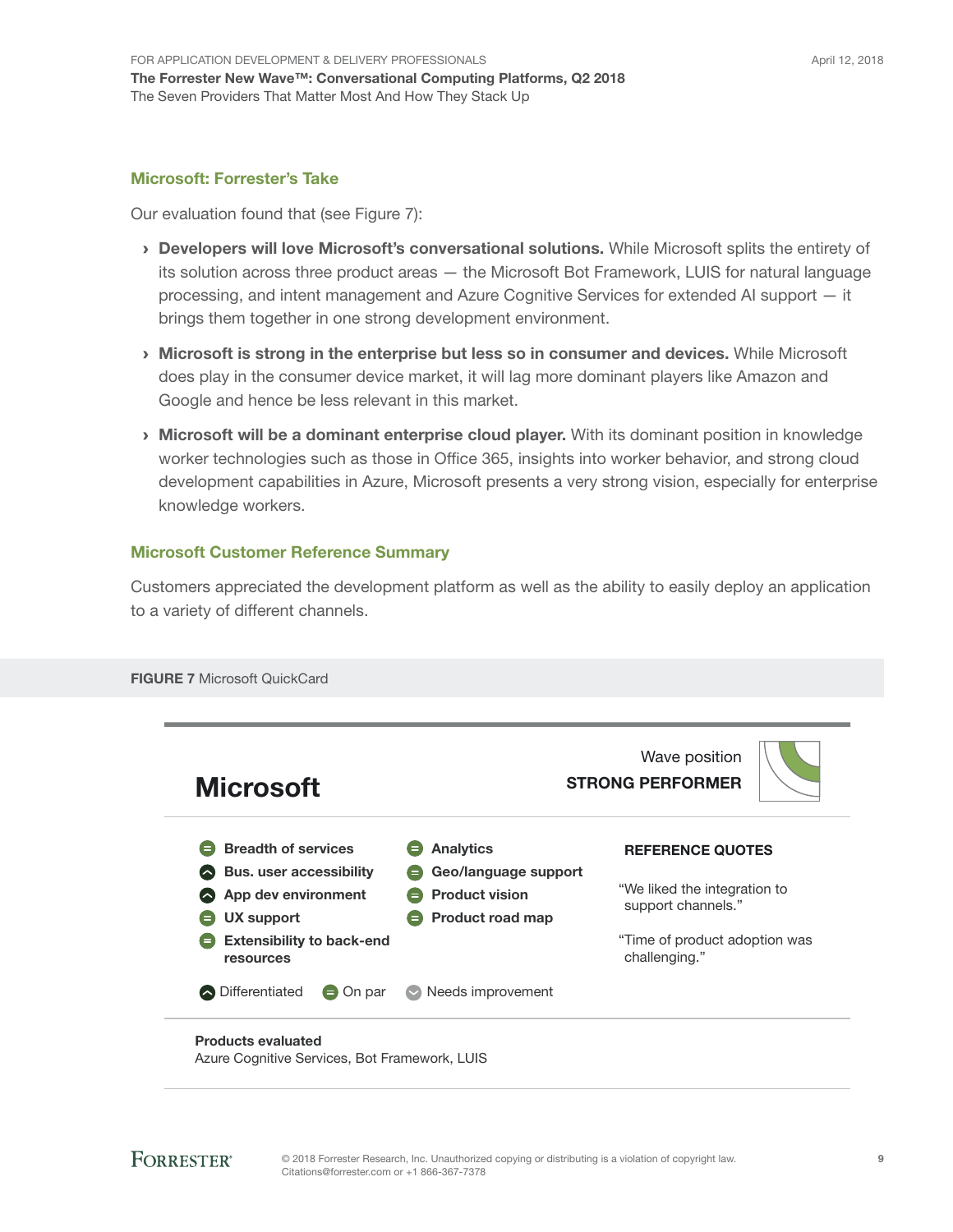#### Nuance Communications: Forrester's Take

Our evaluation found that (see Figure 8):

- › Nuance Communications is a killer solution with a development platform. Nuance has been enabling human-machine conversations for many years in the call center, giving it a running start in enabling tomorrow's conversational computing platforms. It built its virtual agent Nina and has recently enabled developers to use the underlying technology.
- It's not a killer development environment. Nuance offers strong solutions along with a development environment to extend those solutions. For developers looking for a toolkit to build solutions completely from scratch, Nuance is likely not the answer, unless they require one of its differentiated capabilities, such as voice biometric user authentication.
- > There are problems that Nuance is uniquely ready to address. Nuance tackles large, complex, conversational problems that are often mission-critical. It has strong industry expertise, especially in the call center, along with professional services to back that up.

#### Nuance Communications Customer Reference Summary

Customers appreciated their relationship with Nuance and its ability to deliver complex solutions in a timely and predictable manner. They struggled with integrating Nina with internal data sources.



**FIGURE 8 Nuance Communications QuickCard**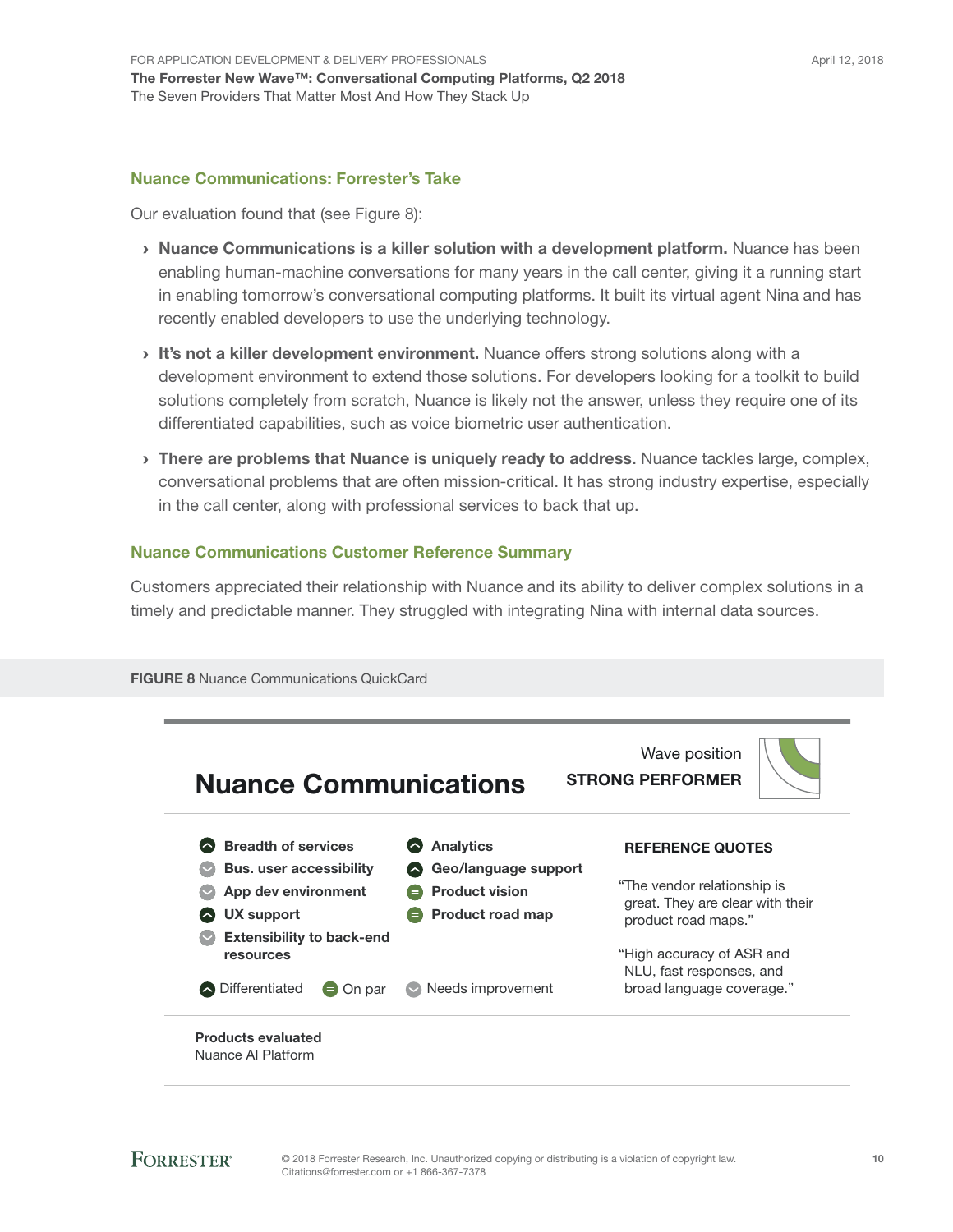#### Oracle: Forrester's Take

Our evaluation found that (see Figure 9):

- › Oracle's conversational platform aligns with Oracle's overall strengths. Oracle is a new entrant to the market and lacks the maturity that the other vendors have in this space. Given that time frame, Oracle has done two crucial things well: It has gotten the development environment right and has aligned its conversational value proposition with its own strengths.
- $\rightarrow$  Oracle knows what it is  $-$  and what it isn't. Oracle is strong in voice- and chat-enabling enterprise applications for employee- and consumer-facing solutions (Oracle applications in particular), but it won't be your solution in consumer applications or device integration.
- › Conversational capability will differentiate Oracle Cloud. As Oracle transitions existing applications and provisions new ones in its cloud, conversational computing represents a differentiator. Oracle positions conversational computing as part of its overall mobile cloud enterprise service offering, making it an integrated part of its cloud offerings.

#### Oracle Customer Reference Summary

Oracle customers appreciated the straightforward integration with back-end systems, including an ERP integration, that allowed them to conversation-enable those applications.



FIGURE 9 Oracle QuickCard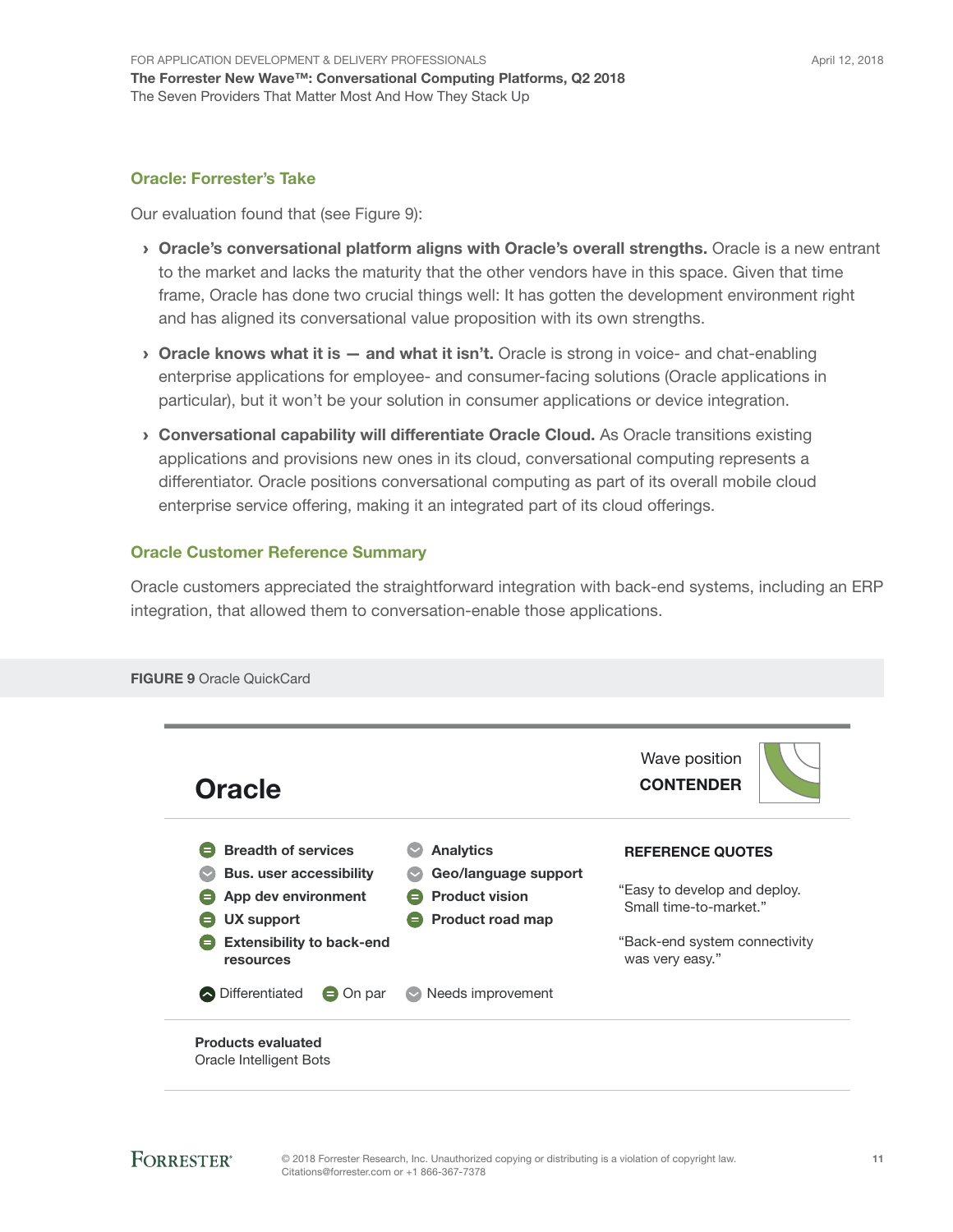#### Rulai: Forrester's Take

Our evaluation found that (see Figure 10):

- › Rulai focuses on business user enablement of dialog management and context. A smaller but viable vendor, Rulai differentiates by targeting a technical business audience. This doesn't limit its power — it still supports complex, nonlinear conversations.
- › Rulai is limited in scope. Rulai focuses on dialog and is less well suited to customers that prefer a comprehensive set of AI capabilities and a mature, robust development environment. For those that require the latter, look to use Rulai as a complement to a broader platform.
- › Rulai is best suited to complex conversational environments. While Rulai can handle most conversational patterns, it's unique in its ability to take on complex conversations with an easy-toimplement solution.

#### Rulai Customer Reference Summary

Customers appreciated Rulai's business user accessibility, which allowed them to maintain applications with minimal IT support, as well as its responsiveness to requests for support and enhancements.



FIGURE 10 Rulai QuickCard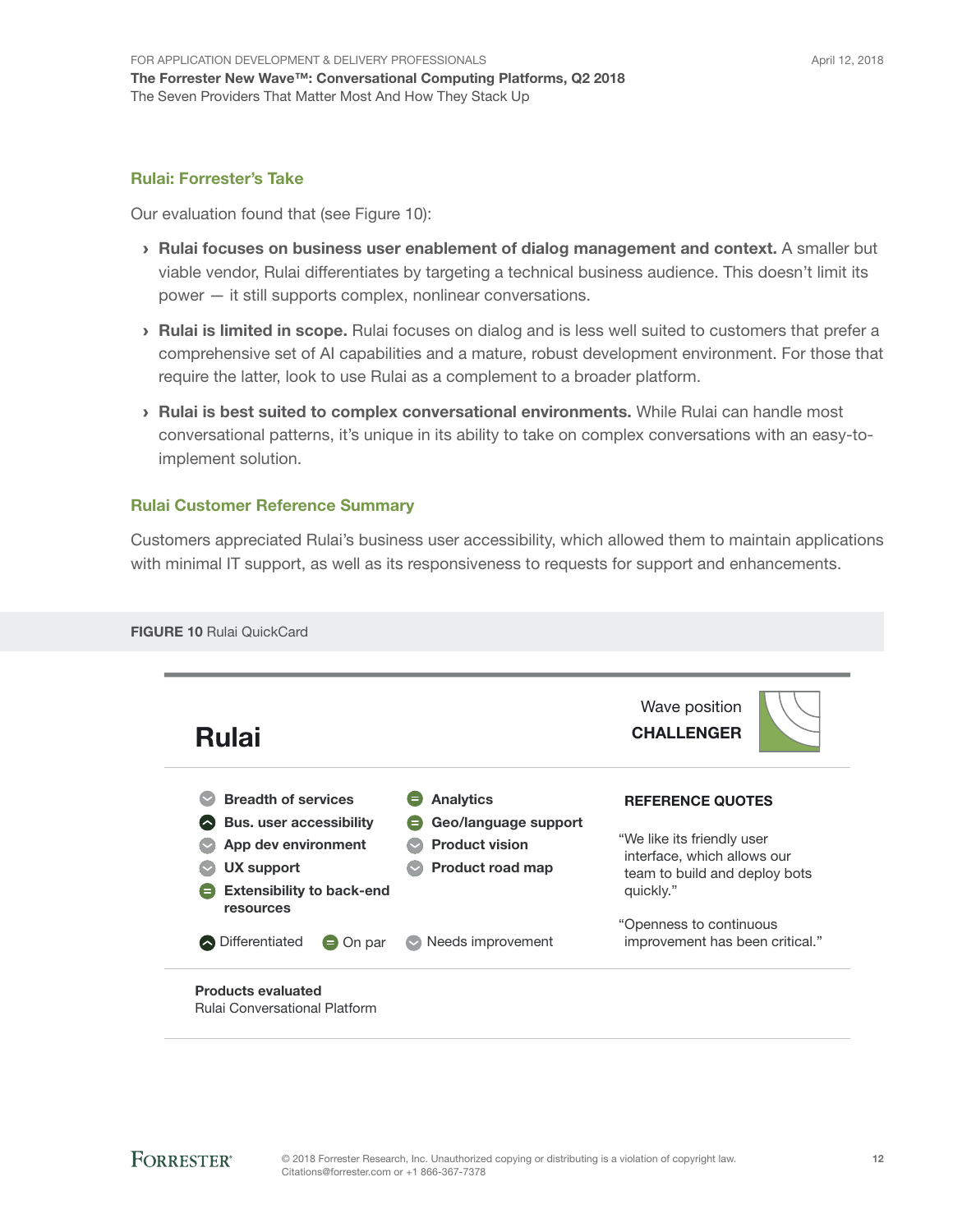# Engage With An Analyst

Gain greater confidence in your decisions by working with Forrester thought leaders to apply our research to your specific business and technology initiatives.

> Translate research into action by working with an analyst on a specific engagement in the form of custom strategy sessions, workshops,

Analyst Advisory

#### Analyst Inquiry

To help you put research into practice, connect with an analyst to discuss your questions in a 30-minute phone session — or opt for a response via email.

[Learn more.](http://forr.com/1einFan)

[Learn more.](http://www.forrester.com/Analyst-Advisory/-/E-MPL172)

or speeches.

**Webinar** 

Join our online sessions on the latest research affecting your business. Each call includes analyst Q&A and slides and is available on-demand.

[Learn more](https://www.forrester.com/events?N=10006+5025).



[Forrester's research apps for iOS and Android.](http://www.forrester.com/app) Stay ahead of your competition no matter where you are.

# Supplemental Material

#### The Forrester Evaluation Methodology

We conducted primary research to develop a list of vendors that met our criteria for the evaluation and definition of this emerging market. We evaluated vendors against nine criteria, seven of which we based on product functionality, product vision, product road map, and product revenue. We invited the top emerging vendors in this space to participate in an RFP-style demonstration and surveyed customer references. We then ranked the vendors along each of the criteria. We used a summation of the strategy scores to determine placement on the x-axis, a summation of the current offering scores to determine placement on the y-axis, and the market presence score to determine bubble size. We designated the top-scoring vendors as Leaders.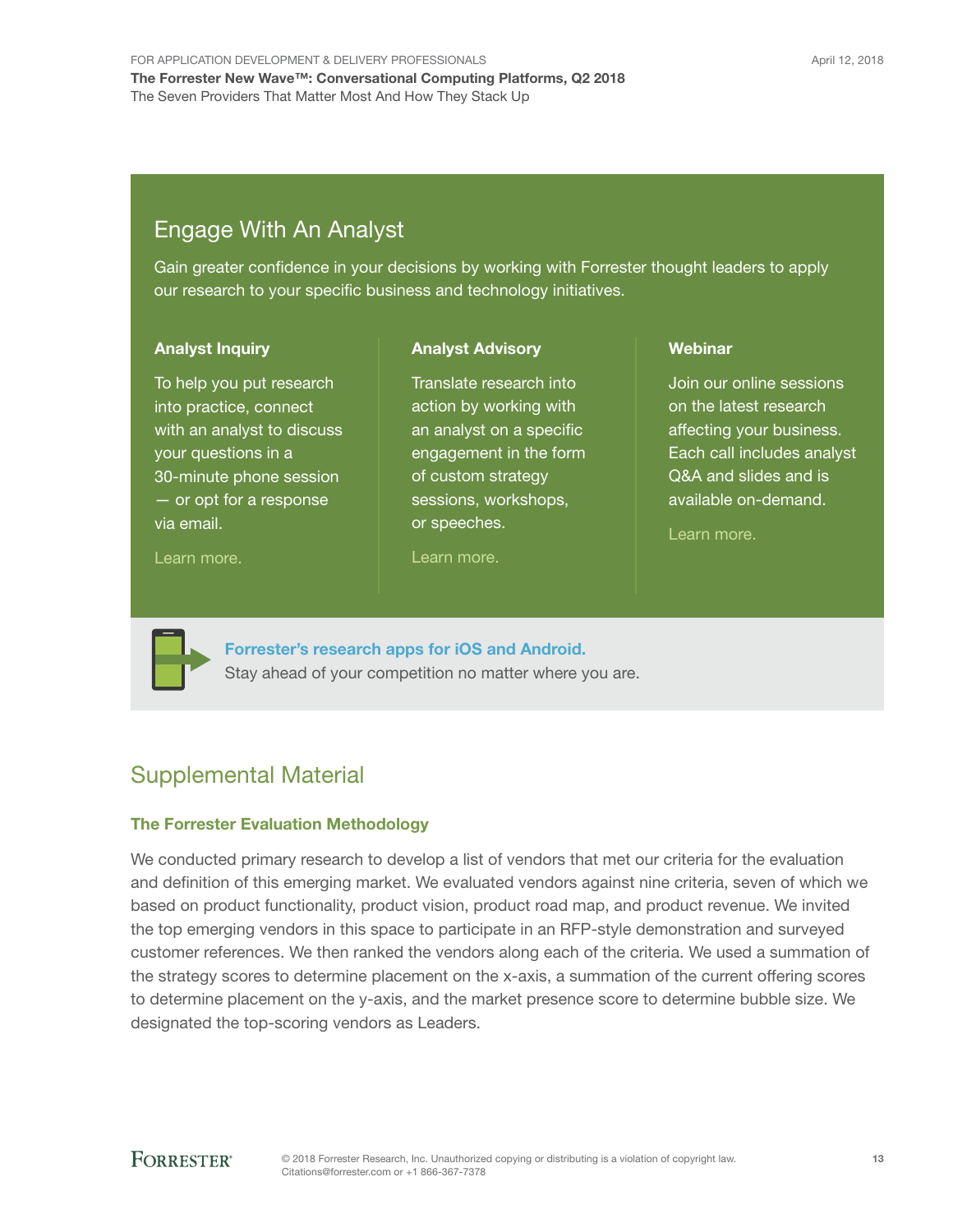### **Endnotes**

- <sup>1</sup> Conversational computing platforms allow users to interact with business systems using natural human language. These systems can be accessed by users through chat interfaces like text or Facebook Messenger as well as voice interfaces like Amazon Alexa or Microsoft Cortana. Application developers interact with these platforms through welldefined APIs and vendor-supplied tooling to assist with services such as voice-to-text, natural language processing, natural language generation, translation, and all others required to build these experiences.
- <sup>2</sup> AWS is Amazon Web Services.